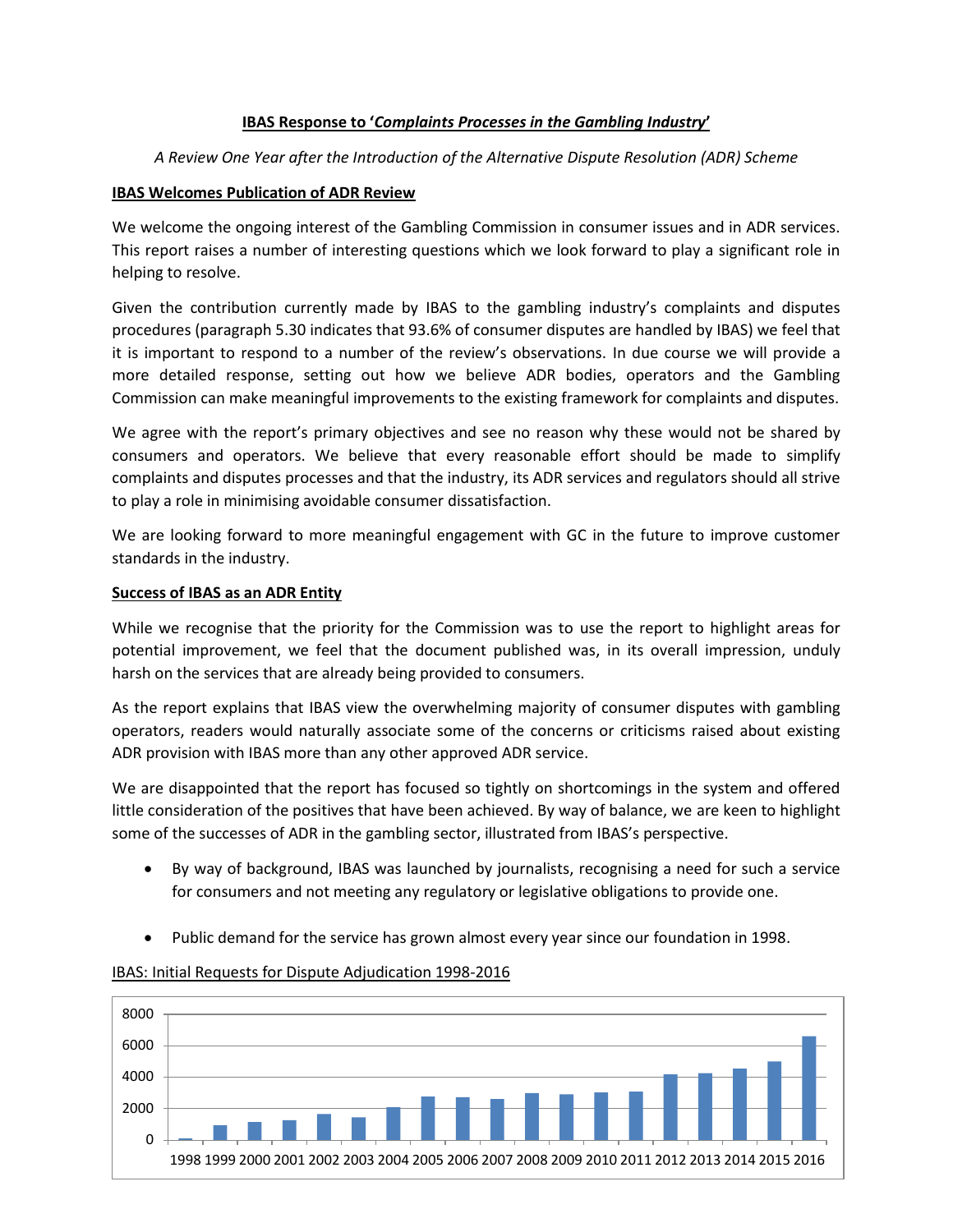

• During the course of our existence, funds exceeding  $E4,750,000$  (at  $1<sup>st</sup>$  June 2017) have been paid to consumers as a result of disputes referred to the IBAS Panel. See below:

- The adherence rate of gambling operators to adverse adjudications is extremely high. With the exception of two operators that surrendered their licences, we are not aware of any operator licensed by the Commission which has refused to comply with the adjudications of the IBAS Panel in the past five years.
- Although we cannot verify figures because of lack of publication of County Court lists and findings, feedback from operators and consumers suggests that very few disputes considered by IBAS progress to a court hearing, perhaps 15-20 cases in the 2015/16 reporting period.
- IBAS has always offered its service free of charge to the consumer and with minimal overheads at an efficient, low cost per dispute to the industry. Based on information in the public domain, we calculated that in 2015 IBAS had delivered adjudications on disputes at an average cost of less than £200 per adjudication, compared to an average of over £500 on final determinations issued by the likes of Ombudsman Service Ltd and the Financial Ombudsman Service.
- Contrary to one of the review's observations, we do provide information on dispute trends and have highlighted areas of concern to the Gambling Commission in various meetings and consultation responses. These include concerns relating to the transparency of cut off times for valid shop bets on horse and greyhound races, the application of the palpable error rule, the transparency of rules relating to maximum payouts, particularly where technology could be used to warn consumers and, more recently, online casino software that could be developed to prevent stakes which contravene the terms of promotional offers and risk consumers finding that at a later stage that they risked their funds without any prospect of being able to withdraw a profit.
- We have also contributed to assist the Competition and Markets Authority (CMA) in its consideration of potentially unfair terms in the sector. As the report does observe, we arrange twice yearly meetings to share these types of concerns with gambling operators, highlighting areas that frequently generate disputes and suggesting steps to avoid them, or alternative terms that might deliver fairer outcomes.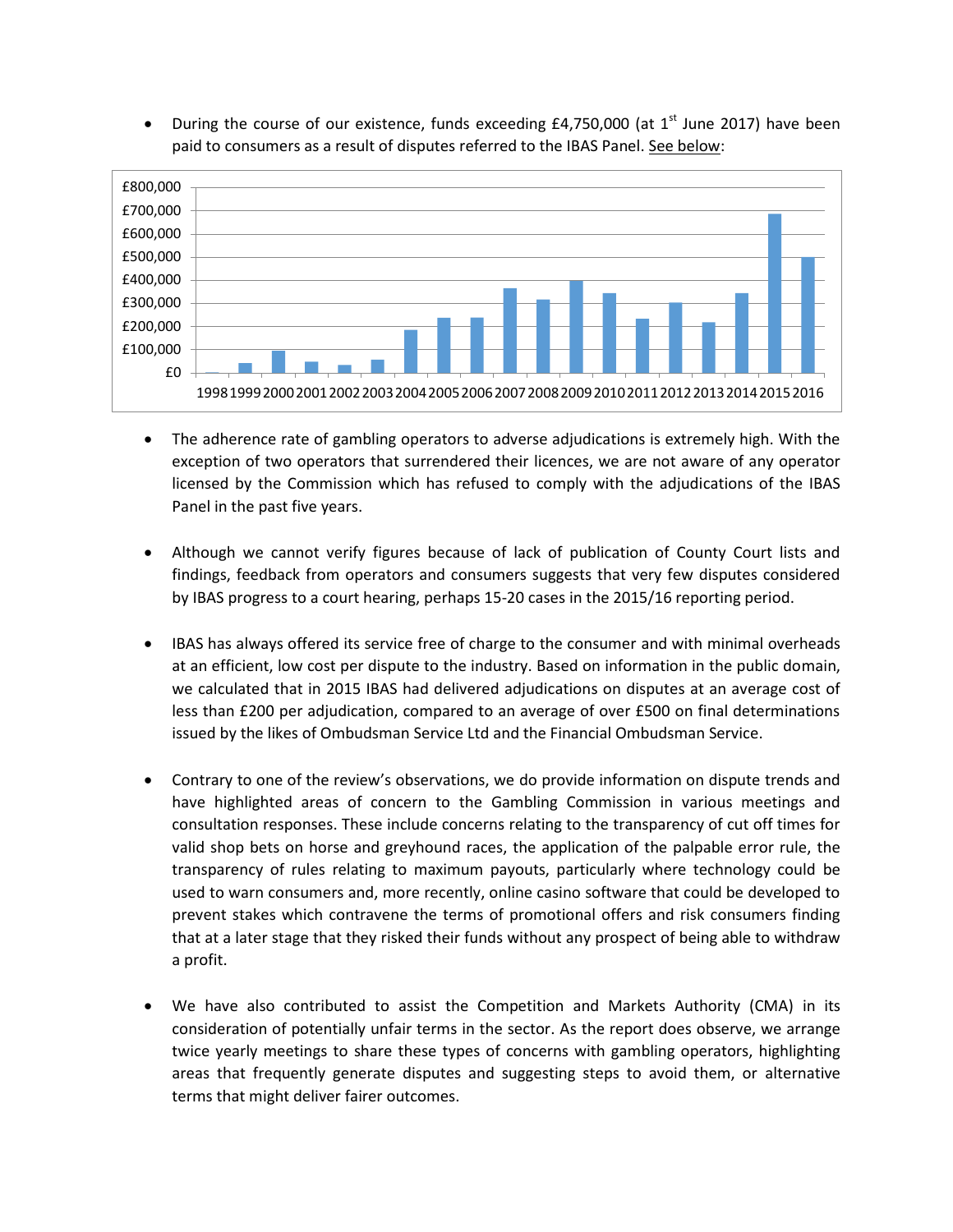From the start of 2016, the Gambling Commission asked ADR entities to take on responsibility for considering and adjudicating on the fairness of gambling operators' terms. Previously, if members of our adjudication panel had identified a rule or term that they considered unfair they would typically ask for the dispute or the term to be referred to the operator's regulatory authority. Taking on responsibility for adjudicating on the fairness of terms – including how those terms were advertised – was a significant and technically challenging task, involving a series of training exercises, presentations from lawyers and requiring legal advice. We felt that this was a significant expansion to our remit and one that we were given limited time and assistance to prepare for. In the circumstances, we felt that IBAS had successfully embraced the challenge and were disappointed that the review made only limited mention of this.

### **ADR Review – IBAS Concerns**

There are a number of helpful and positive observations and recommendations contained in the review and we intend to produce a more detailed response at a later date, setting out how we believe these can be best progressed, but we also have a number of immediate concerns about how the review represented the first year of Commission-approved alternative dispute resolution in the sector:

- We were disappointed that IBAS was not visited or asked for observations on any specific aspect of the wider disputes and complaints picture as part of the review. We were also disappointed that despite frequent meetings between IBAS and Gambling Commission officials ever since the Commission was established, a number of the concerns of the Commission about ADR and dispute handling were raised for the first time in this review.
- The report featured a concerning statistic about falling levels of public trust in the licensed gambling industry. We felt that it was unfairly implied that the complaints and disputes procedures in the industry were a contributing factor, when there was no apparent evidence to identify how many of the respondents had ever used a complaints or disputes process. In other words, the possibility that ADR was, in fact, helping to reduce or limit any public loss of trust in the industry was seemingly not considered.
- We agree that the Commission is right to put consumer interests at the heart of its work. While the desire to protect fairness for consumers was the very reason for the foundation of IBAS, we also recognise that there are two sides to every story. In reflecting on ever-growing volumes of complaints and disputes, we feel that the report missed an important opportunity to explore the role of consumer behaviour in the growth of dispute numbers.
- We felt that the review failed to set this growth in dispute and complaints volumes in context with the general growth in complaints in other sectors, such as energy, finance, transport and telecommunications.
- The review reflects on the Commission's role in improving the clarity and transparency of the disputes and complaints processes, but perhaps should extend to examining the importance of providing clear further regulatory direction to operators – which is equally visible to consumers – on various specific aspects of the way that licensed operators conduct their business.